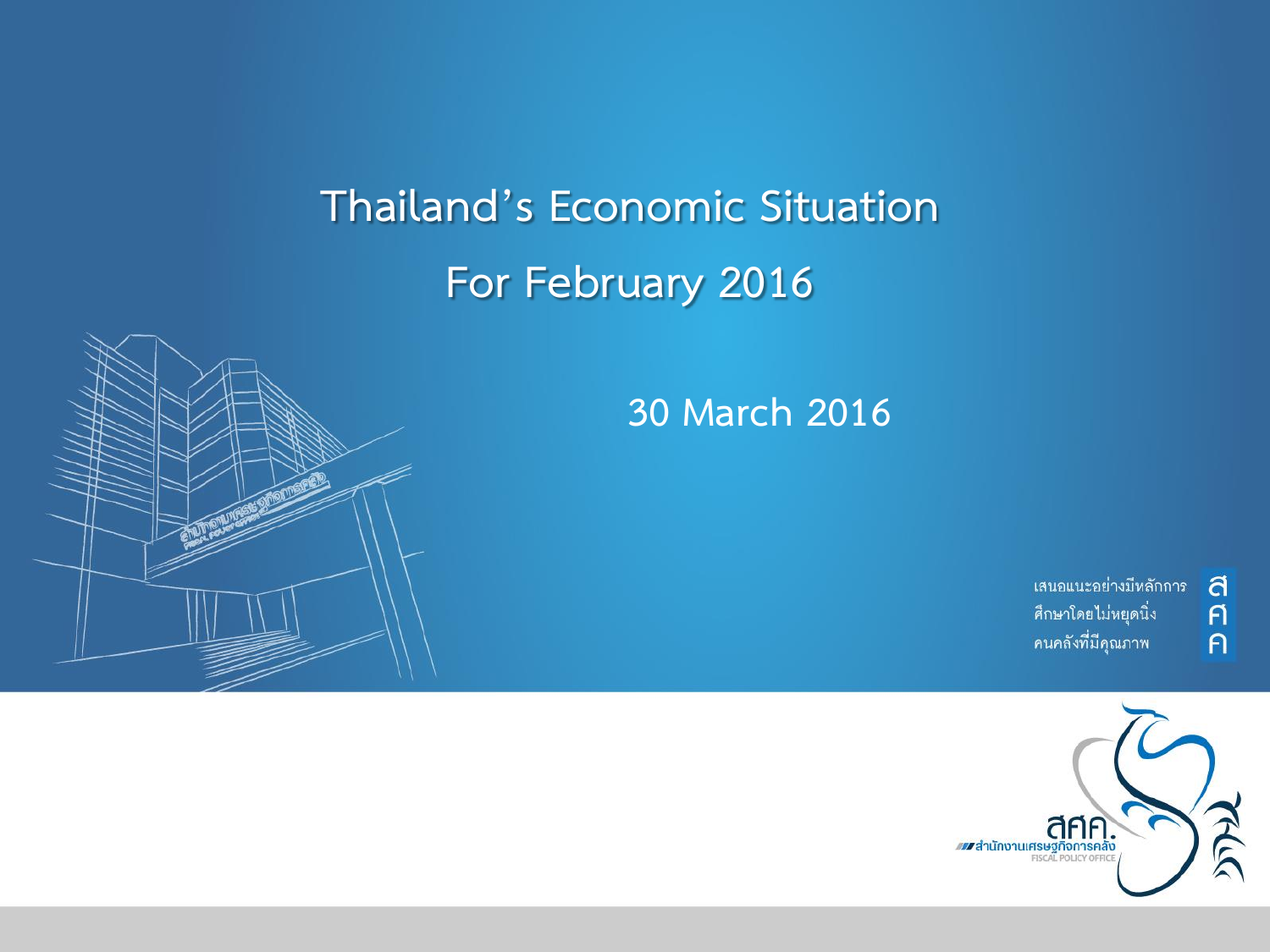#### **E IN URICAL THAILAND AND EXAMPLE CONOMIC Indicators : Consumption** a  $\mathsf{F}$

ิคนคลังที่มีคุณภาพ  $\bigcap$ 



| Growth rate: %YOY                            | 2014    | 2015    |         | 2014    |                |         | 2015    |         |                          |
|----------------------------------------------|---------|---------|---------|---------|----------------|---------|---------|---------|--------------------------|
| (Share of GDP)                               |         |         | Q1      | Q2      | Q <sub>3</sub> | Q4      | Jan.    | Feb.    | <b>YTD</b>               |
| Real GDP (% yoy)                             | 0.8     | 2.8     | 3.0     | 2.7     | 2.9            | 2.8     |         | ÷       |                          |
| Private consumption (50.9%)                  | 0.6     | 2.1     | 2.5     | 1.7     | 1.8            | 2.5     |         | ÷       |                          |
| Private Consumption Indicators               |         |         |         |         |                |         |         |         |                          |
| Real value added tax                         | 0.4     | 1.0     | 1.0     | 1.7     | $-0.7$         | 2.1     | $-0.6$  | 3.0     | 1.0                      |
| %qoq_SA / %mom_SA                            |         |         | 1.0     | $-0.5$  | $-1.4$         | 2.8     | $-4.4$  | 1.7     | $\overline{\phantom{a}}$ |
| Passenger car sales (%yoy)                   | $-41.4$ | $-19.1$ | $-12.5$ | $-27.3$ | $-24.9$        | $-11.7$ | $-30.0$ | $-29.9$ | $-30.0$                  |
| %gog SA / %mom SA                            |         |         | $-4.4$  | $-13.6$ | $-5.5$         | 12.2    | $-18.6$ | $-3.3$  |                          |
| Motorcycle sales (% yoy)                     | $-14.3$ | $-0.2$  | 10.9    | $-2.9$  | $-10.6$        | 2.3     | 12.9    | $-11.1$ | 0.5                      |
| %gog SA / %mom SA                            |         |         | 8.5     | $-11.9$ | $-2.6$         | 8.8     | 5.1     | $-19.5$ |                          |
| Imports of consumer goods (% yoy)            | 1.5     | 2.2     | 10.8    | 2.0     | 1.5            | $-4.4$  | $-2.9$  | $-4.2$  | $-3.5$                   |
| %gog SA / %mom SA                            |         |         | 0.0     | $-3.8$  | 0.0            | $-1.1$  | 0.0     | 4.8     |                          |
| Real farm income (calculated by FPO) (% yoy) | $-8.2$  | $-9.9$  | $-3.6$  | $-12.9$ | $-0.9$         | $-15.0$ | $-7.0$  | $-9.5$  | $-8.2$                   |
| Consumer Confidence Index                    | 65.0    | 64.7    | 68.4    | 64.9    | 61.8           | 63.6    | 64.4    | 63.5    | 64.0                     |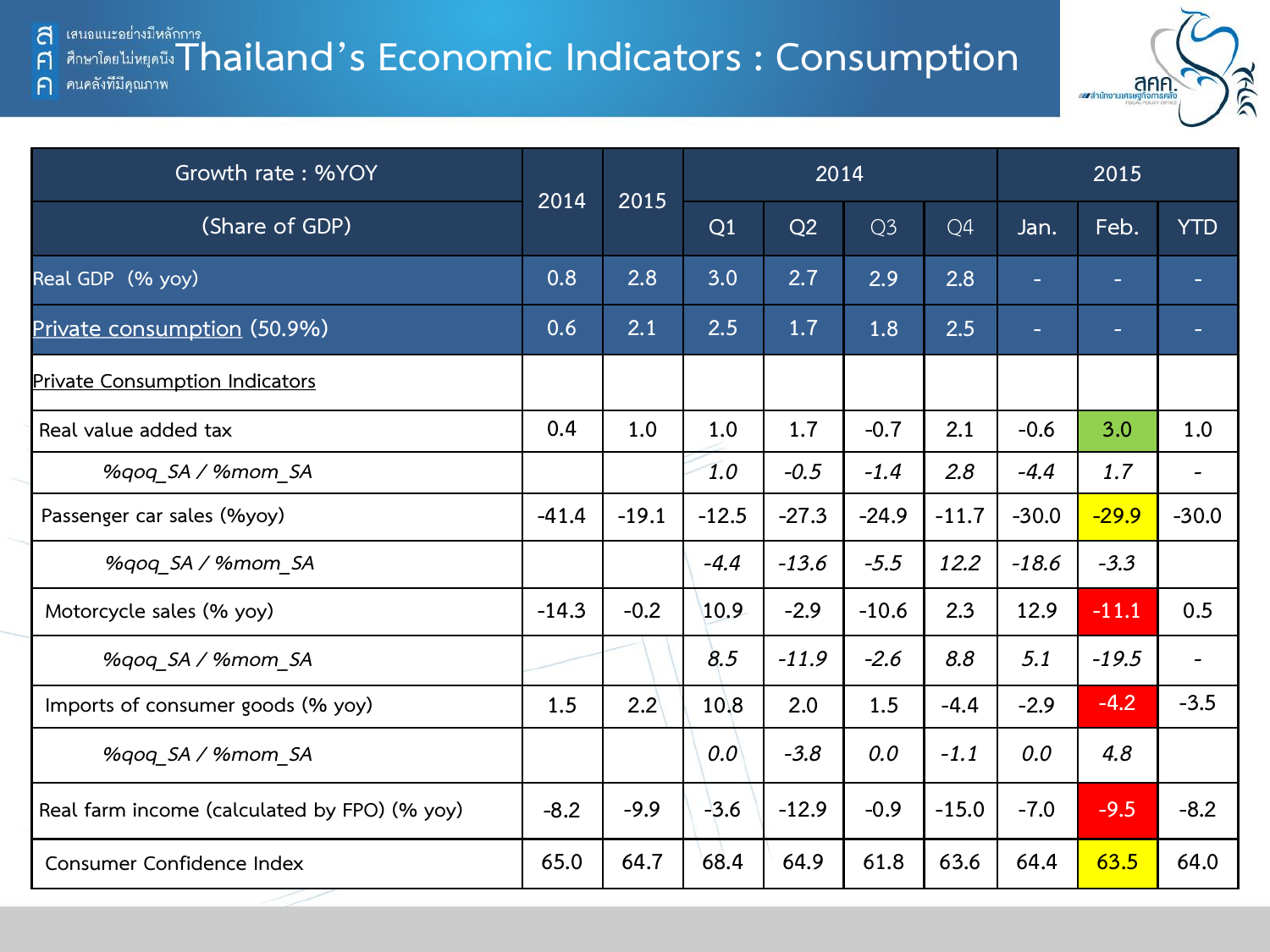้ เสนอแนะอย่างมีหลักการ a ศึกษาโดยไม่หยุดนี้ง

คนคลังที่มีคุณภาพ

 $\mathsf{F}$ 

 $\bigcap$ 

### **Thailand's Economic Indicators : Investment**



| Growth rate: %YOY                                                       |         | 2014<br>2015 |         |         | 2014           |        | 2015    |         |            |  |
|-------------------------------------------------------------------------|---------|--------------|---------|---------|----------------|--------|---------|---------|------------|--|
| (Share of GDP)                                                          |         |              | Q1      | Q2      | Q <sub>3</sub> | Q4     | Jan.    | Feb.    | <b>YTD</b> |  |
| Private investment (18.6%)                                              | $-1.0$  | $-2.0$       | 3.7     | $-3.1$  | $-10.1$        | 1.9    | н       | ÷       |            |  |
| Private investment in equipment (14.7%)                                 | $-0.3$  | $-2.7$       | 4.1     | $-4.7$  | $-13.0$        | 2.7    |         | ۳       |            |  |
| Private investment in construction (3.8%)                               | $-3.3$  | 0.7          | 1.9     | 2.8     | $-0.3$         | $-1.3$ |         |         |            |  |
| Private Investment Indicators                                           |         |              |         |         |                |        |         |         |            |  |
| Real estate tax collection (% yoy)                                      | $-2.2$  | 8.4          | 7.3     | 2.9     | $-0.5$         | 21.2   | $-7.2$  | 3.7     | $-1.9$     |  |
| %gog SA / %mom SA                                                       |         |              | $-1.5$  | $-4.5$  | 4.8            | 21.7   | $-34.7$ | 4.3     |            |  |
| Cement sales (% yoy)                                                    | $-3.2$  | $-0.4$       | $-2.5$  | $-0.2$  | $-0.7$         | 2.1    | $-0.3$  | 6.0     | 2.8        |  |
| %gog SA / %mom SA                                                       |         |              | 0.9     | 1.6     | $-1.5$         | 1.1    | 2.1     | 4.9     |            |  |
| Construction Materials Index (CMI) (% yoy)                              | 0.7     | $-4.9$       | $-3.7$  | $-4.4$  | $-5.7$         | $-6.6$ | $-6.2$  | $-5.0$  | $-5.6$     |  |
| Imports of capital goods (volume) (% yoy)                               | $-7.6$  | $-2.2$       | 0.9     | 2.0     | $-10.8$        | 0.2    | 2.9     | $-11.6$ | $-4.2$     |  |
| %gog SA / %mom SA                                                       |         |              | $-1.2$  | $-0.3$  | $-5.3$         | 4.7    | 4.7     | $-8.3$  |            |  |
| Imports of capital goods (excluding aircraft, ships,<br>trains) (% yoy) | $-4.8$  | $-1.4$       | 0.1     | $-3.6$  | $-2.3$         | 0.1    | 4.9     | $-8.3$  | $-1.6$     |  |
| %qoq SA / %mom SA                                                       |         |              | $-0.7$  | $-2.0$  | 0.7            | 2.1    | $-1.7$  | $-4.6$  |            |  |
| Commercial car sales (%yoy)                                             | $-26.8$ | $-2.6$       | $-11.3$ | $-17.3$ | $-0.3$         | 17.2   | $-2.4$  | 1.9     | $-0.2$     |  |
| %qoq SA / %mom SA                                                       |         |              | $-5.2$  | $-6.4$  | 15.6           | 13.3   | $-20.9$ | 2.9     |            |  |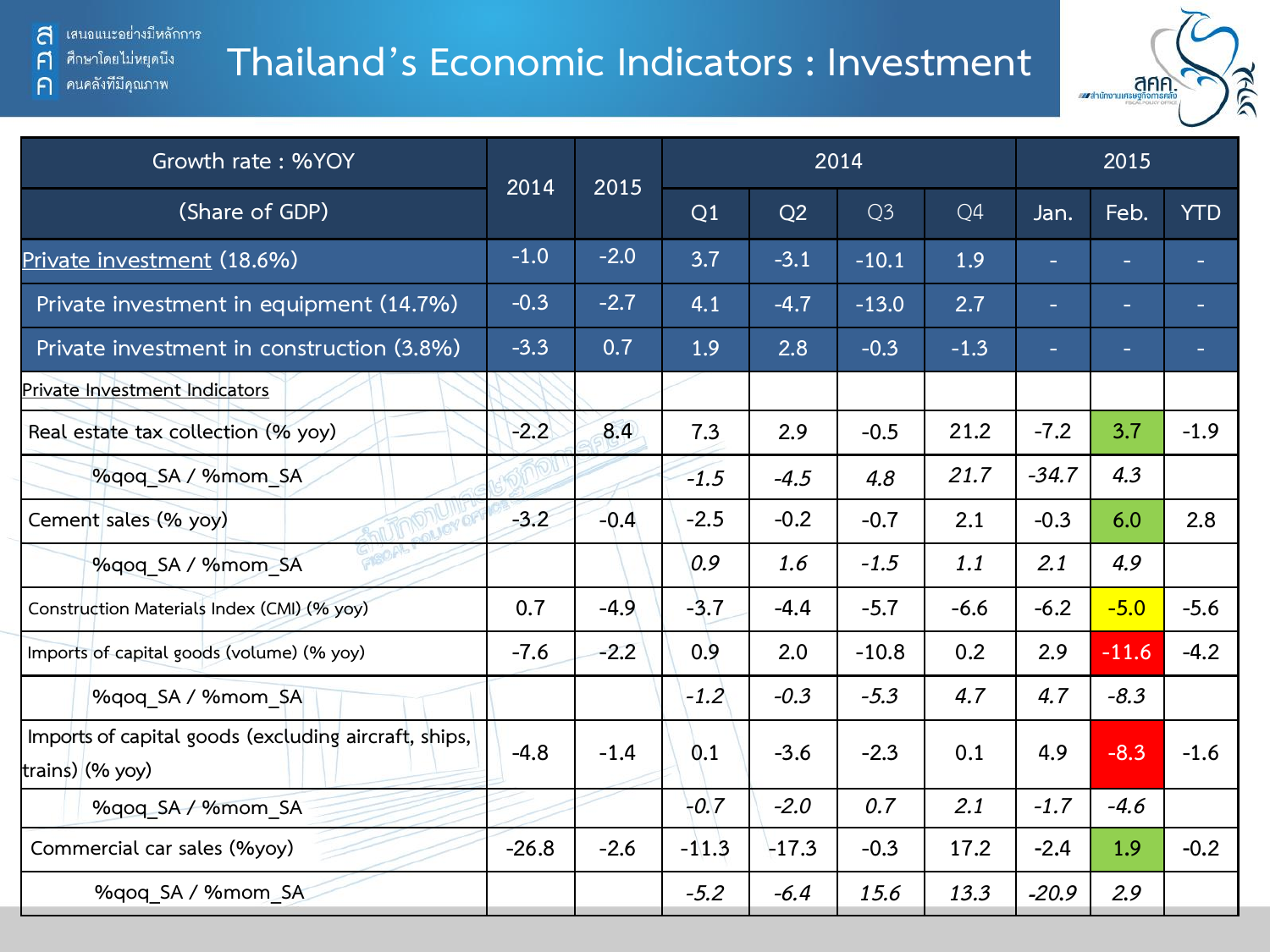

|                               |               |          | <b>FY2015</b> |                | FY2016         |          |          |         |            |  |
|-------------------------------|---------------|----------|---------------|----------------|----------------|----------|----------|---------|------------|--|
| Expenditure                   | <b>FY2015</b> | Q1       | Q2            | Q <sub>3</sub> | Q <sub>4</sub> | Q1       | Jan.     | Feb.    | <b>YTD</b> |  |
| 1. Current Year FY15          | 2,378.1       | 766.4    | 557.7         | 529.4          | 524.6          | 807.7    | 241.0    | 138.6   | 1,187.3    |  |
| % yoy                         | 5.9           | 0.7      | 15.6          | 11.1           | $-0.3$         | 5.4      | 21.8     | 5.5     | 8.4        |  |
| Disbursement Rate (%)         | 92.4          | 29.8     | 21.7          | 20.6           | 20.4           | 29.7     | 8.9      | 5.1     | 43.6       |  |
| Disbursement Rate Target (%)  | 96.0          | 32.0     | 23.0          | 21.0           | 21.0           | 30.0     | 7.4      | 6.8     | 44.4       |  |
| 2. Carry Over                 | 223.3         | 77.7     | 59.9          | 40.1           | 45.5           | 83.2     | 18.9     | 22.0    | 124.1      |  |
| 3. Total expenditures $(1+2)$ | 2,601.4       | 844.1    | 617.6         | 569.6          | 570.1          | 890.9    | 259.9    | 160.6   | 1,311.4    |  |
| % yoy                         | 5.8           | 1.6      | 11.7          | 10.7           | 1.6            | 5.5      | 20.5     | 6.8     | 8.4        |  |
| 4. Budget Balance             | $-394.4$      | $-347.3$ | $-138.9$      | 89.4           | 2.3            | $-307.1$ | $-108.0$ | $-13.9$ | $-429.0$   |  |

 $\mathsf{F}$ 

 $\bigcap$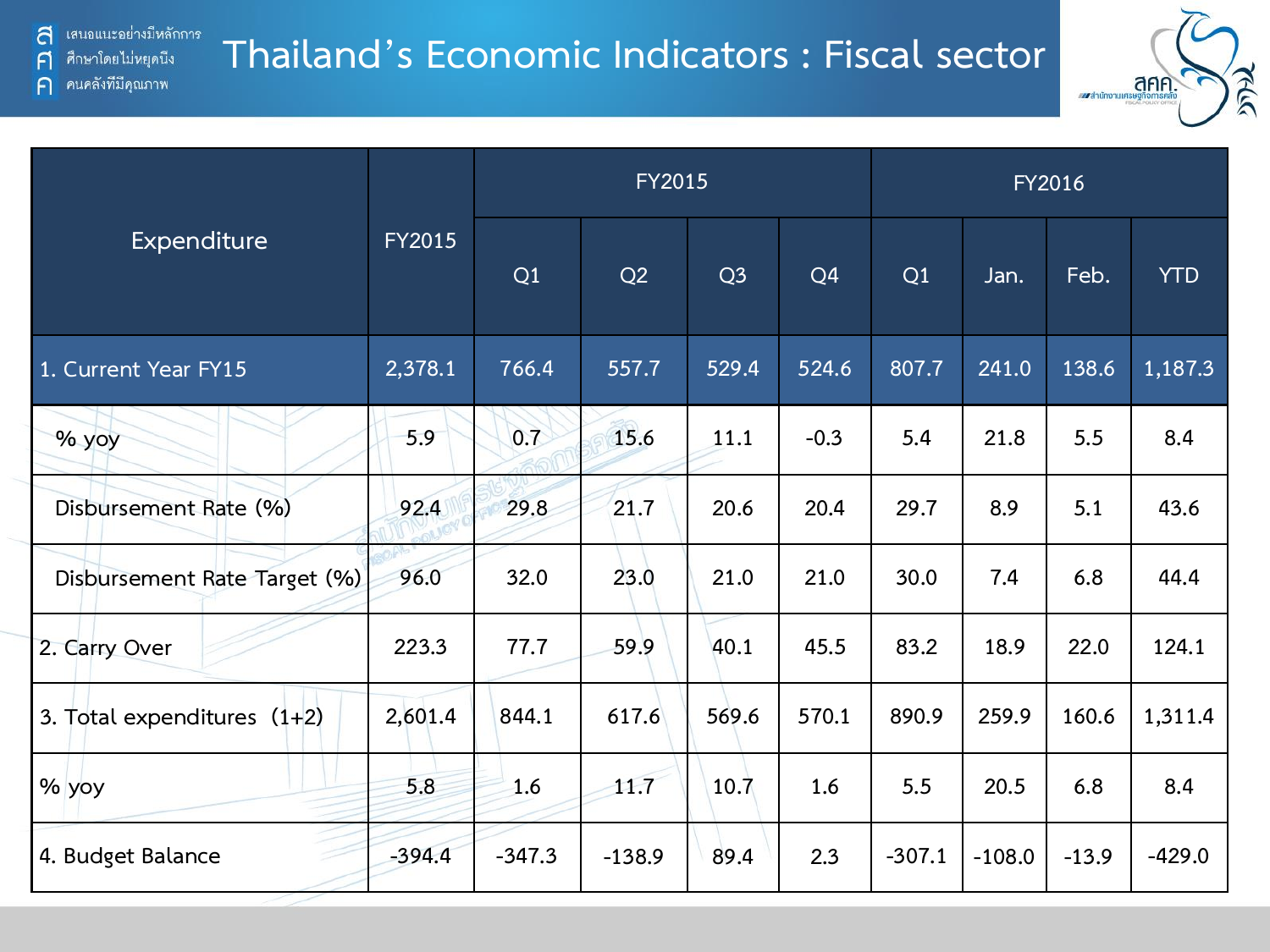### **Thailand's Economic Indicators : Fiscal sector**



| Expenditure              | <b>Fiscal Year</b> |         |         | <b>FY2015</b>  |         | FY2016  |         |         |            |  |  |
|--------------------------|--------------------|---------|---------|----------------|---------|---------|---------|---------|------------|--|--|
| (Unit: Million Baht)     | 2015               | Q1      | Q2      | Q <sub>3</sub> | Q4      | Q1      | Jan.    | Feb.    | <b>YTD</b> |  |  |
| 1. Current year 2016     | 2,378,115          | 766,371 | 557,708 | 529,439        | 524,597 | 807,669 | 240,962 | 138,642 | 1,187,273  |  |  |
| % yoy                    | 5.9                | 0.7     | 15.6    | 11.1           | $-0.3$  | 5.4     | 21.8    | 5.5     | 8.4        |  |  |
| Disbursement rate (%)    | 92.4               | 29.8    | 21.7    | 20.6           | 20.4    | 29.7    | 8.9     | 5.1     | 43.6       |  |  |
| Disbursement target      | 96.0               | 32.0    | 23.0    | 21.0           | 21.0    | 30.0    | 7.4     | 6.8     | 44.4       |  |  |
| - Current expenditure    | 2,106,555          | 725,109 | 480,973 | 452,325        | 448,148 | 739,608 | 220,839 | 108,860 | 1,069,307  |  |  |
| % yoy                    | 7.4                | 12.5    | 7.3     | 8.1            | $-0.7$  | 2.0     | 22.0    | $-0.8$  | 5.3        |  |  |
| Disbursement rate (%)    | 95.5               | 32.9    | 21.8    | 20.5           | 20.3    | 33.9    | 10.1    | 5.0     | 49.0       |  |  |
| Disbursement target      | 98.0               | 33.0    | 22.0    | 21.0           | 22.0    | 33.0    | 7.0     | 7.0     | 47.0       |  |  |
| - Capital expenditure    | 271,560            | 41,262  | 76,735  | 77,114         | 76,449  | 68,061  | 20,123  | 29,782  | 117,966    |  |  |
| $%$ yoy                  | $-4.4$             | $-64.6$ | 123.2   | 32.4           | 2.1     | 64.9    | 19.6    | 36.9    | 47.7       |  |  |
| Disbursement rate (%)    | 73.7               | 11.2    | 20.8    | 20.9           | 20.8    | 12.7    | 3.8     | 5.6     | 22.0       |  |  |
| Disbursement target      | 87.0               | 29.0    | 26.0    | 19.0           | 14.0    | 19.0    | 9.0     | 6.0     | 34.0       |  |  |
| 2. Carry Over            | 223,307            | 77,731  | 59,909  | 40,130         | 45,537  | 83,253  | 18,944  | 21,955  | 124,152    |  |  |
| Total expenditures (1+2) | 2,601,422          | 844,102 | 617,617 | 569,569        | 570,134 | 890,922 | 259,906 | 160,597 | 1,311,425  |  |  |
| % yoy                    | 5.8                | 1.6     | 11.7    | 10.7           | 1.6     | 5.5     | 20.5    | 6.8     | 8.4        |  |  |

 $\mathsf{F}$ 

 $\bigcap$ 

ศึกษาโดยไม่หยุดนี้ง

คนคลังที่มีคุณภาพ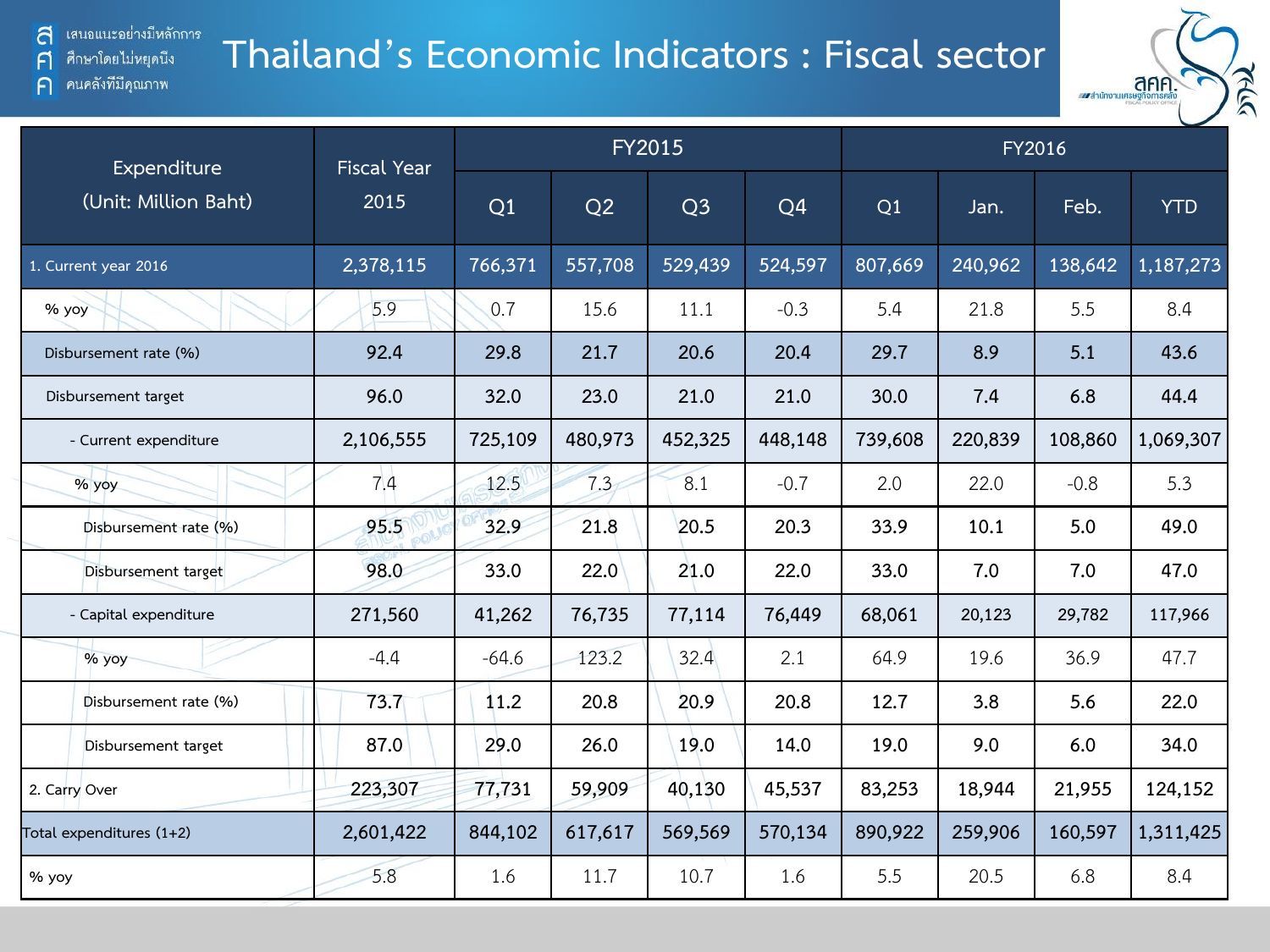#### **E GRIPRE IN THE SECONOMIC INDICATORS : Fiscal sector**  $\bigcap$



| Revenue                                              | FY 2015  |         |         | FY 2015        |                | FY 2016 |         |         |            |  |
|------------------------------------------------------|----------|---------|---------|----------------|----------------|---------|---------|---------|------------|--|
|                                                      |          | Q1      | Q2      | Q <sub>3</sub> | Q <sub>4</sub> | Q1      | Jan.    | Feb.    | <b>YTD</b> |  |
| Net government revenue<br>(after allocation to Opd.) | 2,207.5  | 507.5   | 469.9   | 652.5          | 577.5          | 585.8   | 158.2   | 154.1   | 898.1      |  |
| % Y-o-Y                                              | 6.4      | 0.8     | 7.5     | 7.2            | 9.9            | 15.4    | $-1.5$  | 3.0     | 9.8        |  |
| Compared to revenue target                           | $-117.5$ | 5.6     | $-3.1$  | $-69.4$        | $-50.6$        | 69.0    | $-12.7$ | $-124$  | 43.9       |  |
| % Compared to revenue target                         | $-5.1$   | 1.1     | $-0.7$  | $-9.6$         | $-8.1$         | 13.4    | $-7.5$  | $-7.4$  | 5.1        |  |
| Income Tax Department from 3<br>stores               | 2,283.8  | 482.1   | 511.0   | 676.3          | 614.5          | 516.1   | 178.4   | 163.3   | 857.9      |  |
| % Y-o-Y                                              | 2.4      | $-1.9$  | 6.8     | 1.9            | 2.9            | 7.0     | 1.4     | 3.1     | 5.1        |  |
| Compared to revenue target                           | $-225.2$ | $-14.0$ | $-17.9$ | $-97.8$        | $-95.5$        | $-8.9$  | $-9.3$  | $-10.5$ | $-24.0$    |  |
| % Compared to revenue target                         | $-9.0$   | $-2.8$  | $-3.4$  | $-12.6$        | $-13.4$        | $-1.7$  | $-5.0$  | $-6.0$  | $-2.7$     |  |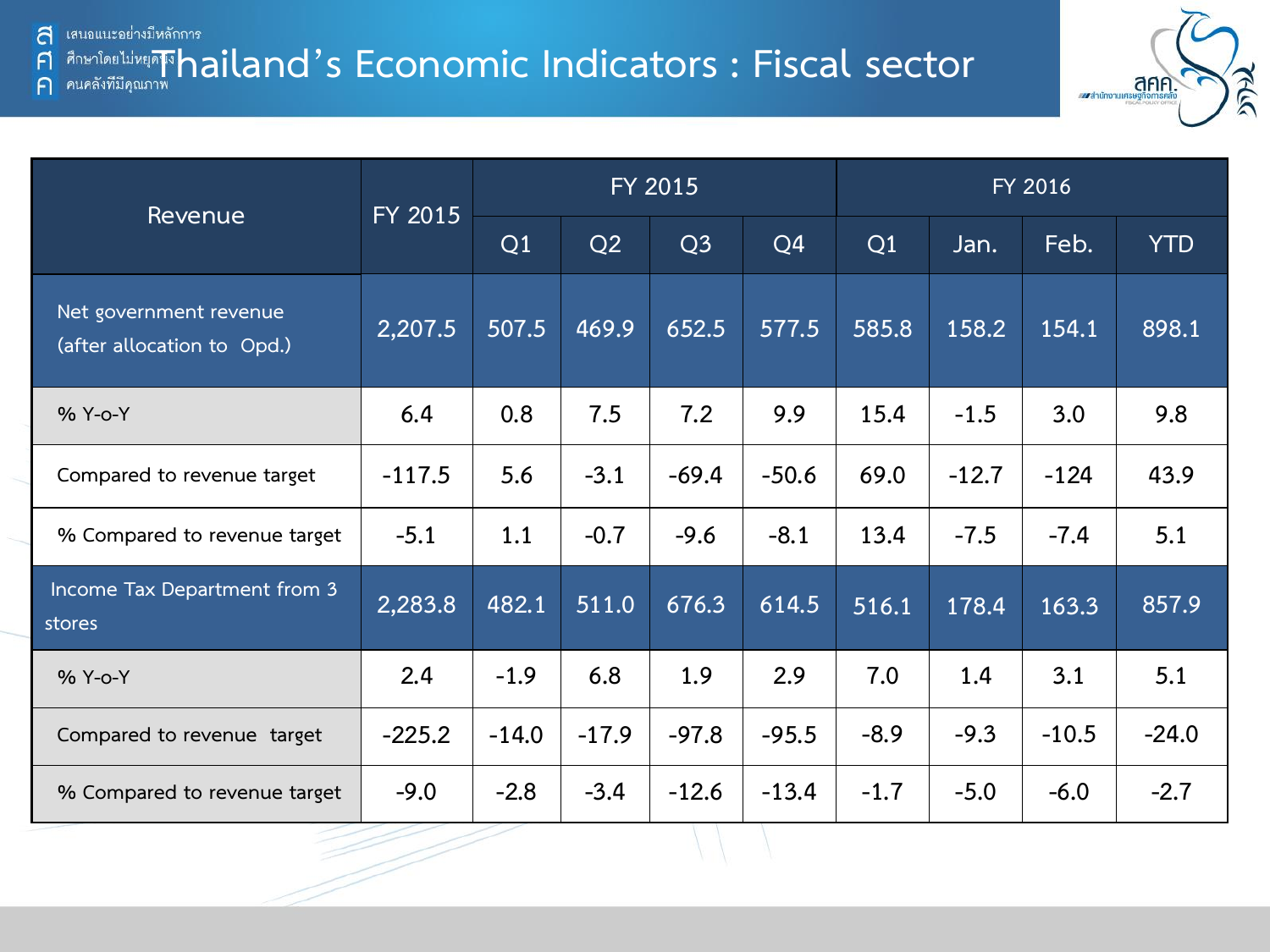คนคลังที่มีคุณภาพ

 $\mathsf{F}$ 

 $\bigcap$ 

# **Thailand's Economic Indicators : Exports**



| Growth rate: %YOY                            | 2014    | 2015    |         |         | 2015           | 2016           |         |         |            |
|----------------------------------------------|---------|---------|---------|---------|----------------|----------------|---------|---------|------------|
| (Share of GDP)                               |         |         | Q1      | Q2      | Q <sub>3</sub> | Q <sub>4</sub> | Jan.    | Feb.    | <b>YTD</b> |
| Exports (Volume) (61.7%)                     | 0.7     | $-3.4$  | $-2.5$  | $-3.9$  | $-1.8$         | $-5.6$         | ÷,      |         |            |
| Value \$ term (Custom Dep.) %yoy             | $-0.4$  | $-5.8$  | $-4.7$  | $-5.0$  | $-5.3$         | $-8.1$         | $-8.9$  | 10.3    | 0.7        |
| Price \$ term (Ministry of Commerce) %yoy    | $-1.0$  | $-2.3$  | $-1.8$  | $-1.8$  | $-2.9$         | $-2.7$         | $-2.8$  | $-2.6$  | $-2.7$     |
| Volume \$ term (FPO) %yoy                    | 0.6     | $-3.6$  | $-3.0$  | $-3.3$  | $-2.4$         | $-5.6$         | $-6.3$  | 13.2    | 3.4        |
| Export values (Share of values 2014 >> 2015) |         |         |         |         |                |                |         |         |            |
| Electronic goods (14.5>>15.2%) %yoy          | 4.3     | $-1.3$  | 2.2     | $-0.1$  | $-3.8$         | $-3.0$         | $-6.5$  | $-3.3$  | $-5.0$     |
| Volume \$ term %yoy                          | 3.9     | $-0.7$  | 2.1     | 0.6     | $-2.8$         | $-2.2$         | $-5.6$  | $-2.6$  | $-4.1$     |
| Electrical appliance (10.4>>10.4%) %yoy      | 2.5     | $-5.2$  | $-0.5$  | $-4.2$  | $-4.7$         | $-11.2$        | $-9.7$  | $-6.9$  | $-8.3$     |
| Volume \$ term %yoy                          | 1.9     | $-5.2$  | $-1.2$  | $-4.3$  | $-4.5$         | $-10.8$        | $-9.3$  | $-6.7$  | $-8.0$     |
| Vehicle (13.5>>14.6%) %yoy                   | $-0.2$  | 2.4     | 4.7     | $-4.8$  | 7.4            | 1.9            | 0.4     | $-0.9$  | $-0.3$     |
| Volume \$ term %yoy                          | $-0.3$  | 1.9     | 4.0     | $-5.1$  | 7.0            | 1.3            | $-0.4$  | $-1.4$  | $-0.9$     |
| Agro-industry (7.5>>7.8%) %yoy               | $-1.5$  | $-2.3$  | 0.5     | $-7.0$  | $-2.0$         | $-0.4$         | $-1.2$  | 15.1    | 6.8        |
| Volume \$ term %yoy                          | $-0.9$  | $-0.9$  | 0.7     | $-5.4$  | 1.0            | 0.6            | 1.0     | 18.2    | 9.4        |
| Agriculture (9.8>>9.4%) %yoy                 | $-1.5$  | $-9.9$  | $-14.1$ | $-0.3$  | $-11.1$        | $-12.8$        | $-5.4$  | $-7.3$  | $-6.4$     |
| Volume \$ term %yoy                          | 6.9     | $-4.2$  | $-9.1$  | 4.3     | $-5.1$         | $-5.7$         | 4.3     | 2.5     | 3.4        |
| Mineral and fuel (5.0>>3.8%) %yoy            | $-15.3$ | $-28.6$ | $-29.6$ | $-19.2$ | $-34.1$        | $-30.8$        | $-36.8$ | $-32.7$ | $-34.9$    |
| Volume \$ term %yoy                          | $-13.8$ | $-20.6$ | $-21.1$ | $-11.9$ | $-25.3$        | $-23.5$        | $-26.2$ | $-19.1$ | $-22.9$    |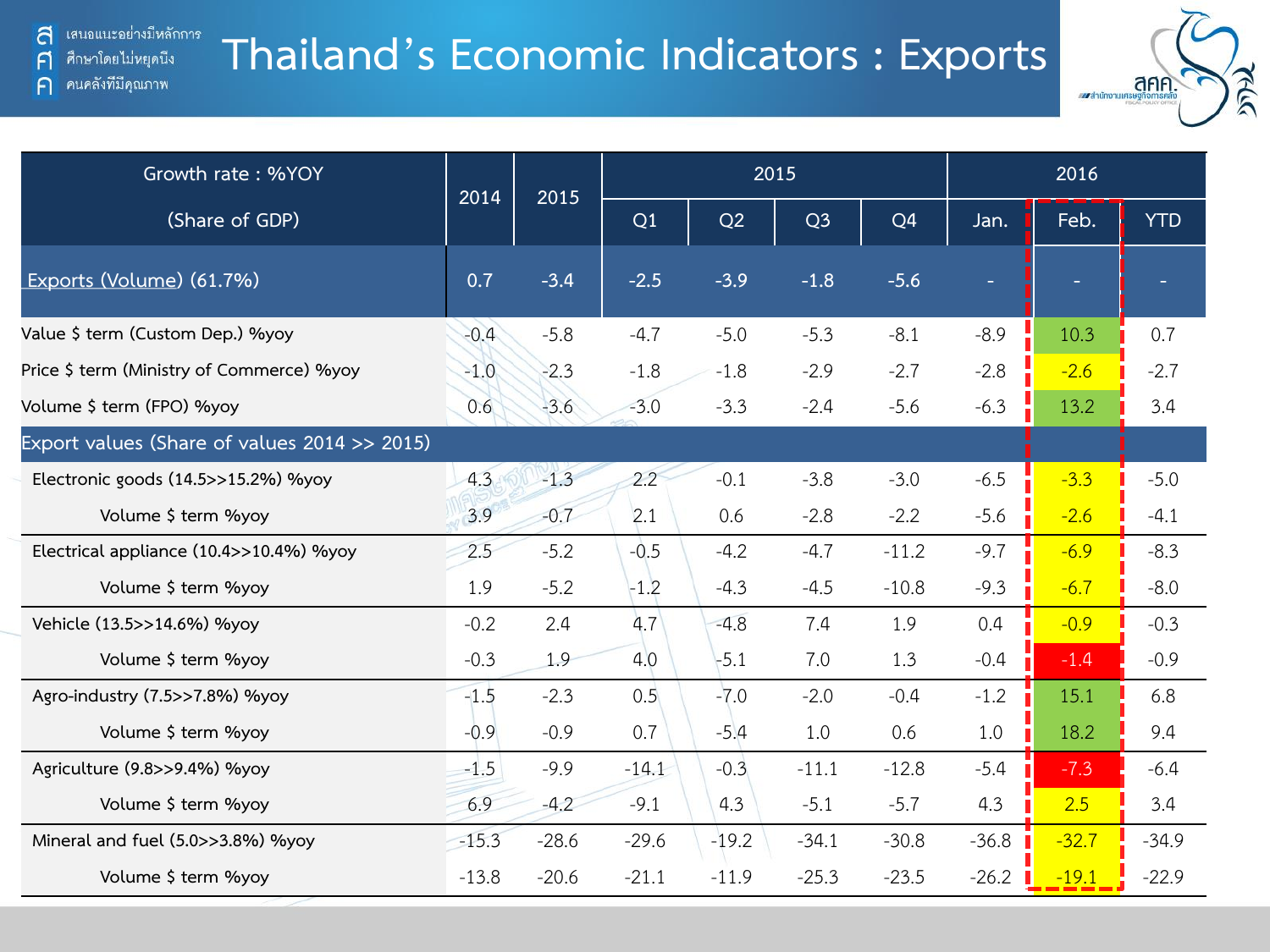ิคนคลังที่มีคุณภาพ

 $\bigcap$ 

## **Exports by Destination**



| Major trade partners           | 2014    | 2015    |         |         | 2015           |                | 2016    |         |            |  |
|--------------------------------|---------|---------|---------|---------|----------------|----------------|---------|---------|------------|--|
| (Export share 2014 >> 15)      |         |         | Q1      | Q2      | Q <sub>3</sub> | Q <sub>4</sub> | Jan.    | Feb.    | <b>YTD</b> |  |
| Exports to the world (%yoy)    | $-0.4$  | $-5.8$  | $-4.7$  | $-5.0$  | $-5.3$         | $-8.1$         | $-8.9$  | 10.3    | 0.7        |  |
| $1.05A(10.5\%>>11.2\%)$        | 4.1     | 0.7     | 5.6     | 2.6     | 0.2            | $-4.9$         | $-8.5$  | 0.3     | $-4.2$     |  |
| 2.China (11.0% >> 11.1%)       | $-7.9$  | $-5.4$  | $-14.4$ | 1.2     | $-1.0$         | $-6.3$         | $-6.1$  | $-7.6$  | $-6.9$     |  |
| 3.Japan (9.6% >> 9.4%)         | $-1.9$  | $-7.7$  | $-9.2$  | $-3.9$  | $-7.9$         | $-9.6$         | $-10.1$ | 34.8    | 12.1       |  |
| $4.EU(9.2\% >> 9.3\%)$         | 4.7     | $-5.7$  | $-3.9$  | $-8.4$  | $-4.4$         | $-5.9$         | $-2.4$  | 4.1     | 0.8        |  |
| 5. Malaysia (5.6% >> 4.8%)     | $-1.9$  | $-20.2$ | $-14.7$ | $-18.3$ | $-18.7$        | $-28.5$        | $-18.5$ | $-0.3$  | $-9.8$     |  |
| 6. Hong Kong (5.6% >> 5.5%)    | $-4.4$  | $-6.2$  | $-11.5$ | $-9.0$  | $-2.0$         | $-1.9$         | $-13.9$ | 16.8    | 2.0        |  |
| 7. Middle East (5.1% >> 4.8%)  | 0.0     | $-10.0$ | $-6.4$  | $-23.7$ | $-6.4$         | $-3.0$         | $-12.1$ | $-11.2$ | $-11.6$    |  |
| 8.Australia (4.8% >> 5.3%)     | $-8.8$  | 5.3     | 10.1    | 7.6     | 8.4            | $-3.5$         | 13.6    | 1.3     | 6.6        |  |
| 9. Singapore (4.6% >> 4.1%)    | $-7.0$  | $-16.2$ | $-5.4$  | 0.3     | $-26.1$        | $-31.0$        | $-35.4$ | 109.1   | 25.6       |  |
| 10.Indonesia (4.2% >> 3.7%)    | $-12.5$ | $-17.6$ | $-15.4$ | $-20.6$ | $-21.0$        | $-12.7$        | $-1.3$  | 13.8    | 6.3        |  |
| 11. Africa (3.7% >> 3.2%)      | 4.7     | $-20.2$ | $-14.5$ | $-15.9$ | $-22.1$        | $-27.9$        | $-10.2$ | $-21.7$ | $-16.6$    |  |
| 12. Vietnam (3.5% >> 4.2%)     | 9.8     | 13.0    | 17.7    | 16.7    | 8.3            | 10.9           | $-1.8$  | 6.7     | 2.2        |  |
| 13. Philippines (2.6% >> 2.8%) | 16.6    | 2.1     | 7.4     | $-3.4$  | $-6.4$         | 10.8           | 7.9     | 19.1    | 13.6       |  |
| 14.India (2.5% >> 2.5%)        | 8.4     | $-5.7$  | 6.1     | $-4.8$  | $-11.5$        | $-11.8$        | $-5.6$  | $-18.4$ | $-12.3$    |  |
| 15. South Korea (2.0% >> 1.9%) | $-1.5$  | $-9.2$  | 0.6     | $-16.4$ | $-10.7$        | $-8.6$         | $-9.2$  | $-12.3$ | $-10.8$    |  |
| 16. Taiwan (1.8% >> 1.6%)      | 19.0    | $-12.0$ | 4.7     | $-11.5$ | $-15.3$        | $-23.1$        | $-31.4$ | $-15.4$ | $-24.3$    |  |
| PS.ASEAN-9 (26.1% >> 25.7%)    | 0.2     | $-7.2$  | $-2.5$  | $-5.9$  | $-10.6$        | $-9.3$         | $-8.8$  | 16.6    | 3.5        |  |
| PS.ASEAN-5 (17.0% >> 15.3%)    | $-3.9$  | $-15.1$ | $-9.5$  | $-11.8$ | $-19.5$        | $-19.1$        | $-14.9$ | 31.8    | 7.2        |  |
| PS.Indochina-4 (9.1% >> 10.4%) | 9.0     | 7.7     | 10.5    | 5.5     | 7.2            | 7.9            | 1.2     | $-5.8$  | $-2.3$     |  |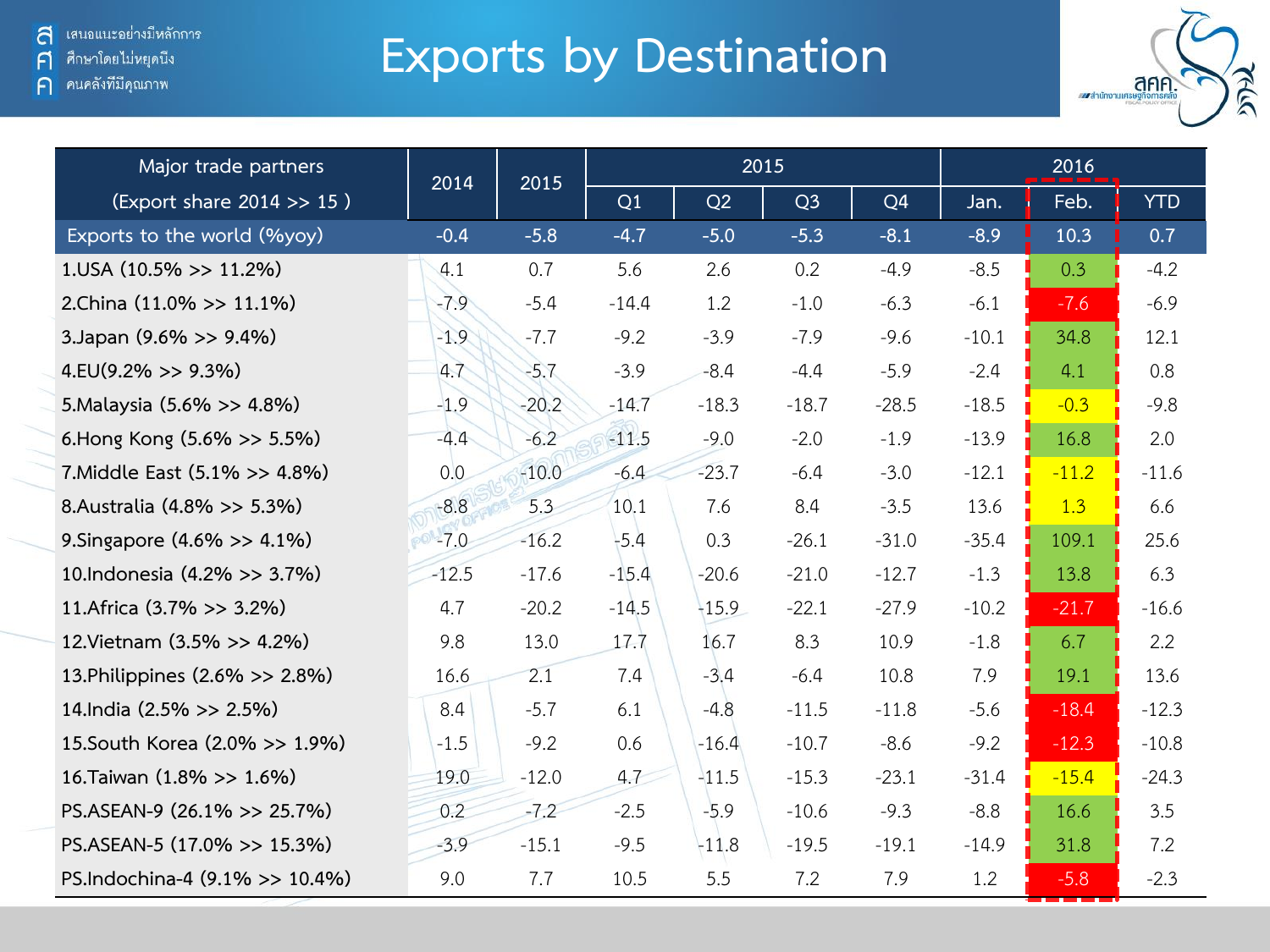# **Thailand's Economic Indicators : Imports**



| Growth rate: %YOY                                                          | 2014    | 2015    |         |         | 2015           |                |         |         |            |
|----------------------------------------------------------------------------|---------|---------|---------|---------|----------------|----------------|---------|---------|------------|
| (Share of GDP)                                                             |         |         | Q1      | Q2      | Q <sub>3</sub> | Q <sub>4</sub> | Jan.    | Feb.    | <b>YTD</b> |
| Real Imports (55.1%)                                                       | $-6.9$  | $-0.6$  | 3.9     | $-0.4$  | $-3.3$         | $-2.3$         |         |         |            |
| Value \$ term (Custom Dep.) %yoy                                           | $-9.0$  | $-11.0$ | $-6.6$  | $-9.4$  | $-15.3$        | $-12.6$        | $-12.4$ | $-16.8$ | $-14.5$    |
| Price \$ term (Ministry of Commerce) %yoy                                  | $-1.8$  | $-10.8$ | $-10.9$ | $-9.7$  | $-11.7$        | $-11.0$        | $-8.3$  | $-8.4$  | $-8.3$     |
| Volume \$ term (FPO) %yoy                                                  | $-7.3$  | $-0.2$  | 4.8     | 0.4     | $-4.1$         | $-1.7$         | $-4.5$  | $-9.2$  | $-6.8$     |
| Import Goods (Share of values 2014>> 15)                                   |         |         |         |         |                |                |         |         |            |
| Raw materials (36.9% >> 38.9%) %yoy                                        | $-10.8$ | $-6.3$  | 5.7     | $-7.0$  | $-10.7$        | $-11.9$        | $-15.3$ | $-20.9$ | $-18.0$    |
| Volume \$ term %yoy                                                        | $-9.1$  | $-1.8$  | 9.5     | $-3.0$  | $-5.8$         | $-6.8$         | $-10.6$ | $-17.8$ | $-14.2$    |
| Less raw gold (34.0% >> 35.3%) %yoy                                        | $-2.3$  | $-7.6$  | 0.0     | $-4.2$  | $-8.8$         | $-17.0$        | $-16.9$ | $-15.4$ | $-16.2$    |
| Volume \$ term %yoy                                                        | $-0.8$  | $-3.9$  | 1.9     | 0.1     | $-3.9$         | $-13.1$        | $-12.7$ | $-10.7$ | $-11.7$    |
| Capital goods (26.7% >> 28.6%) %yoy                                        | $-7.6$  | $-4.8$  | $-1.1$  | $-0.9$  | $-13.9$        | $-2.3$         | 0.9     | $-12.9$ | $-5.9$     |
| Volume \$ term %yoy                                                        | $-7.6$  | $-2.2$  | 0.9     | 2.0     | $-10.8$        | 0.2            | 2.9     | $-11.6$ | $-4.2$     |
| Capital goods excluding aircraft, ship, and<br>train (23.2% >> 24.3%) %yoy | $-4.8$  | $-4.4$  | $-2.1$  | $-6.6$  | $-6.0$         | $-2.7$         | 2.7     | $-9.7$  | $-3.4$     |
| Volume \$ term %yoy                                                        | $-4.8$  | $-1.4$  | 0.1     | $-3.6$  | $-2.3$         | 0.1            | 0.1     | $-8.3$  | $-1.6$     |
| Consumer goods (10.0% >> 11.4%) %yoy                                       | 1.3     | 0.6     | 10.0    | 0.7     | $-0.7$         | $-6.2$         | $-4.6$  | $-5.4$  | $-5.0$     |
| Volume \$ term %yoy                                                        | 1.5     | 2.2     | 10.8    | 2.0     | 1.5            | $-4.4$         | $-2.9$  | $-4.2$  | $-3.5$     |
| Fuel (21.1% >> 14.9%) %yoy                                                 | $-8.6$  | $-37.0$ | $-39.5$ | $-29.6$ | $-39.3$        | $-40.3$        | $-40.7$ | $-32.8$ | $-37.1$    |
| Volume \$ term %yoy                                                        | $-4.2$  | 1.0     | 1.1     | 6.7     | $-0.8$         | $-3.2$         | $-14.9$ | 3.2     | $-6.9$     |

 $\bigcap$ 

คนคลังที่มีคุณภาพ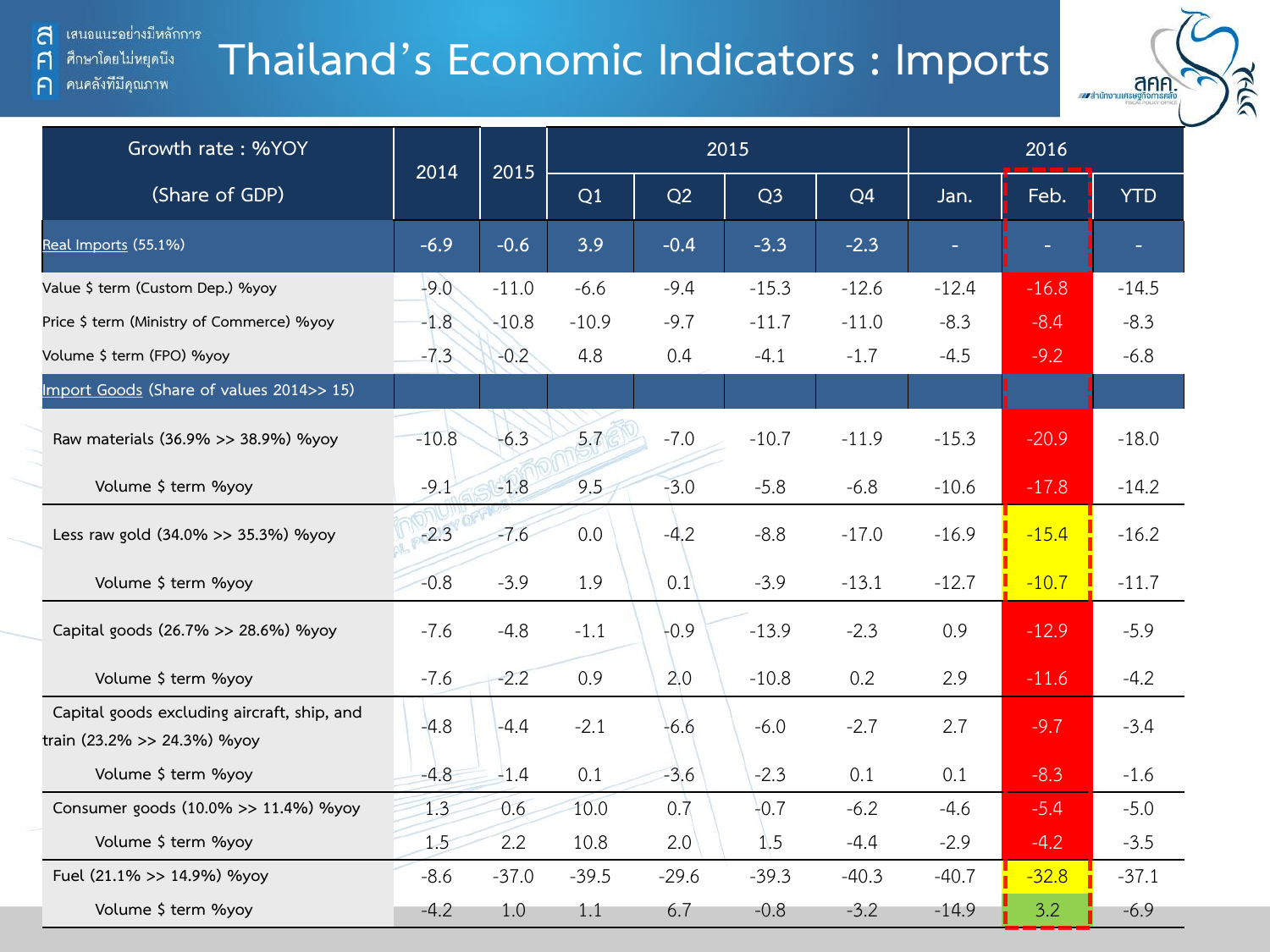#### **Thailand's Economic Indicators : Supply Side** a A



| Growth rate: %yoy                              |        | 2015<br>2014      |        |         | 2015           |        | 2016    |        |            |  |
|------------------------------------------------|--------|-------------------|--------|---------|----------------|--------|---------|--------|------------|--|
| (Share of GDP)                                 |        |                   | Q1     | Q2      | Q <sub>3</sub> | Q4     | Jan.    | Feb.   | <b>YTD</b> |  |
| Agri-sector production (6.7%)                  | 0.7    | $-4.2$            | $-4.6$ | $-4.1$  | $-5.5$         | $-3.4$ | ٠       | ÷      | ٠          |  |
| Non-agri-sector production (93.8%)             | 0.8    | 3.6               | 3.9    | 3.2     | 3.2            | 4.2    | ۰       | ٠      |            |  |
| Manufacturing production (28.1%)               | $-0.2$ | 0.9               | 2.2    | $-0.2$  | 1.0            | 0.8    | ٠       |        |            |  |
| Hotels and restaurants (5.2%)                  | 2.4    | 14.0              | 18.0   | 22.1    | 12.7           | 5.0    | ٠       | ۰.     |            |  |
| Supply-side indicators                         |        |                   |        |         |                |        |         |        |            |  |
| Agricultural products (%yoy)                   | 0.7    | $-4.9$            | 2.0    | $-10.7$ | $-11.9$        | $-2.0$ | $-0.9$  | $-2.0$ | $-1.4$     |  |
| %gog SA / %mom SA                              |        |                   | 1.0    | $-11.5$ | 2.1            | 5.5    | $-15.3$ | $-2.8$ |            |  |
| Thai Industries Sentiment Index (TISI) (level) | 87.4   | 85.8              | 89.2   | 85.2    | 82.7           | 86.0   | 86.3    | 85.1   | 85.7       |  |
| Manufacturing products (%yoy)                  | $-5.2$ | 0.3               | 0.4    | $-0.3$  | 0.9            | 0.3    | $-3.5$  | $-1.6$ | $-2.6$     |  |
| %qoq_SA / %mom_SA                              |        |                   | 0.3    | $-2.0$  | 1.1            | 0.9    | $-4.1$  | 1.9    |            |  |
| Number of inbound tourists<br>$(\%$ yoy $)$    | $-6.5$ | 20.4              | 22.8   | 36.9    | 24.9           | 3.7    | 15.0    | 16.0   | 15.5       |  |
| %gog SA / %mom SA                              |        | $\qquad \qquad -$ | 4.2    | 7.7     | $-1.8$         | $-6.3$ | 8.2     | 4.0    |            |  |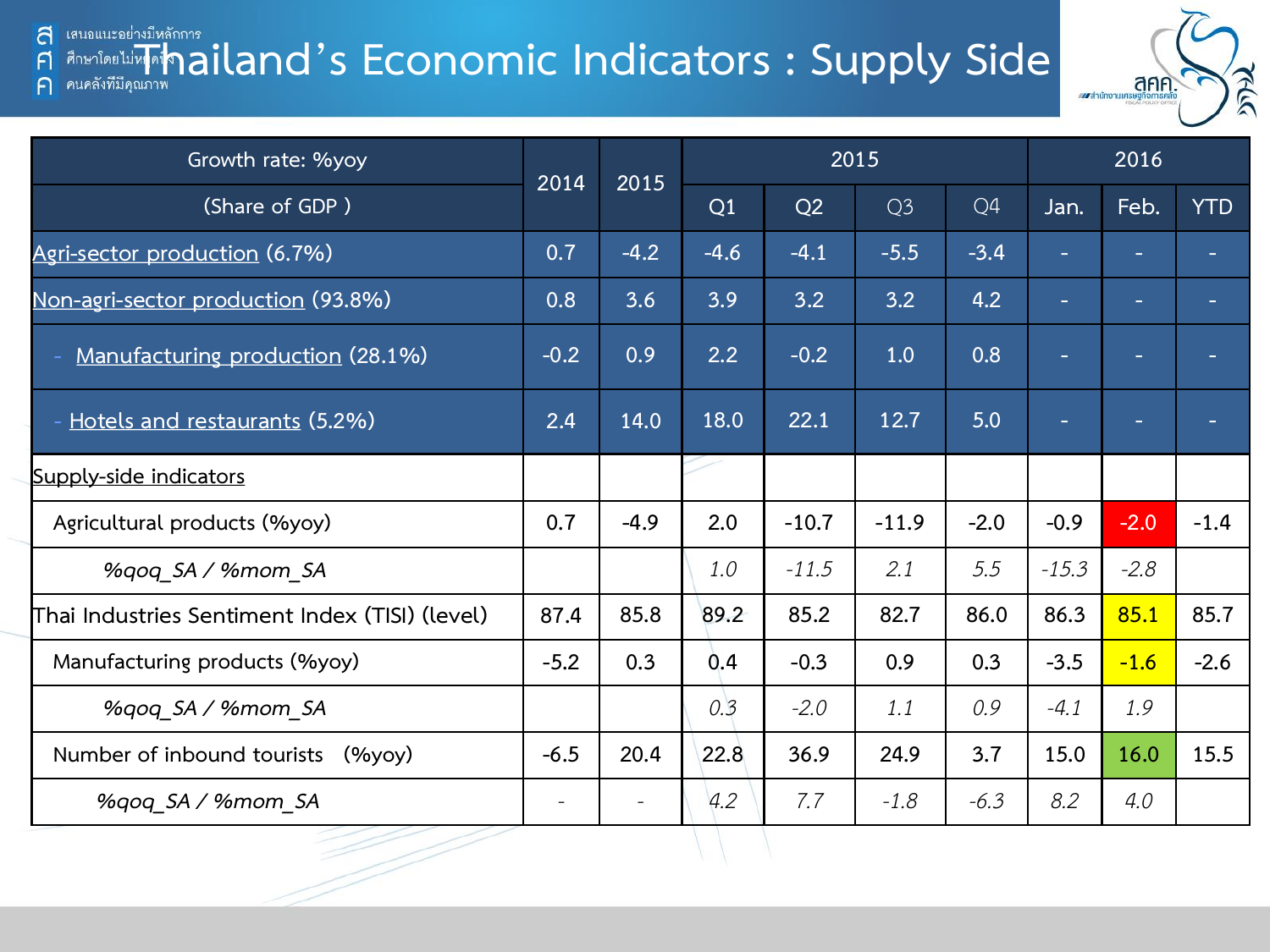#### Anumika Binging indis and the particle in the particle in the particle in the particle in the particle in the particle in the particle in the particle in the particle in the particle in the particle in the particle in the a  $\mathsf{F}$  $\bigcap$



| Unit : Million persons                             | 2014   | 2015   | 2015    |        |                | 2016   |        |        |        |            |
|----------------------------------------------------|--------|--------|---------|--------|----------------|--------|--------|--------|--------|------------|
| Growth rate: % yoy                                 |        |        | Q1      | Q2     | Q <sub>3</sub> | Q4     | 2M/Q1  | Jan.   | Feb.   | <b>YTD</b> |
| Number of inbound tourists                         | 24.81  | 29.88  | 7.83    | 6.98   | 7.31           | 7.77   | 6.09   | 3.00   | 3.09   | 6.09       |
| - (%yoy)                                           | $-6.5$ | 20.4   | 22.8    | 36.9   | 24.9           | 3.7    | 15.5   | 15.0   | 16.0   | 15.5       |
| $-(\frac{96}{90}$ QOQ SA, $\frac{96}{100}$ MOM SA) |        |        | 4.2     | 7.7    | $-1.8$         | $-6.3$ |        | 8.2    | 4.0    |            |
| By regions (% share ปี 2015)                       |        |        |         |        |                |        |        |        |        |            |
| Asia (71.1)                                        | 15.84  | 21.24  | 5.16    | 5.36   | 5.45           | 5.27   | 4.10   | 1.96   | 2.13   | 4.10       |
| - (%yoy)                                           | $-8.2$ | 34.1   | 49.7    | 56.7   | 32.6           | 8.4    | 19.9   | 21.6   | 18.5   | 19.9       |
| South East Asia (26.3)                             | 6.64   | 7.85   | 1.79    | 2.05   | 1.92           | 2.10   | 1.32   | 0.65   | 0.67   | 1.32       |
| - (%yoy)                                           | $-8.8$ | 18.2   | 31.6    | 32.1   | 14.2           | 2.1    | 14.7   | 10.4   | 19.3   | 14.7       |
| North East Asia (40.1)                             | 7.96   | 11.99  | 3.06    | 2.94   | 3.18           | 2.81   | 2.56   | 1.20   | 1.36   | 2.56       |
| $-(\frac{9}{9}yoy)$                                | $-7.7$ | 50.5   | 68.0    | 89.4   | 49.1           | 14.3   | 23.9   | 29.8   | 19.1   | 23.9       |
| CAS POL<br>South Asia (4.7)                        | 1.24   | 1.40   | 0.31    | 0.37   | 0.35           | 0.37   | 0.22   | 0.12   | 0.10   | 0.22       |
| $-(\frac{9}{9}yoy)$                                | $-8.0$ | 13.3   | 16.4    | 16.6   | 18.1           | 3.9    | 9.1    | 12.0   | 5.9    | 9.1        |
| Europe (18.8)                                      | 6.16   | 5.63   | 1.93    | 0.94   | 1.07           | 1.69   | 1.46   | 0.75   | 0.71   | 1.46       |
| - (%yoy)                                           | $-2.3$ | $-8.6$ | $-13.9$ | $-9.0$ | 1.4            | $-7.8$ | 6.9    | 3.2    | 10.9   | 6.9        |
| America (4.1)                                      | 1.04   | 1.24   | 0.33    | 0.27   | 0.23           | 0.35   | 0.27   | 0.14   | 0.13   | 0.27       |
| - (%yoy)                                           | $-6.2$ | 12.3   | 7.4     | 18.3   | 14.4           | 12.0   | 14.7   | 13.7   | 15.8   | 14.7       |
| Oceania (3.1)                                      | 0.94   | 0.92   | 0.21    | 0.23   | 0.24           | 0.24   | 0.14   | 0.08   | 0.06   | 0.14       |
| - (%yoy)                                           | $-7.8$ | $-2.3$ | $-1.8$  | $-4.2$ | 0.1            | $-3.1$ | $-2.8$ | $-4.3$ | $-0.7$ | $-2.8$     |
| Middle East (2.2)                                  | 0.60   | 0.66   | 0.15    | 0.13   | 0.23           | 0.15   | 0.11   | 0.06   | 0.05   | 0.11       |
| $-(\frac{9}{9}yoy)$                                | $-5.1$ | 10.1   | 26.5    | 2.8    | 21.3           | $-9.4$ | 10.3   | 10.0   | 10.7   | 10.3       |
| South Africa (0.5)                                 | 0.16   | 0.16   | 0.03    | 0.04   | 0.04           | 0.05   | 0.02   | 0.01   | 0.01   | 0.02       |
| - (%yoy)                                           | 0.9    | $-1.7$ | 0.4     | $-0.1$ | $-2.2$         | $-4.0$ | 8.1    | 2.0    | 16.1   | 8.1        |